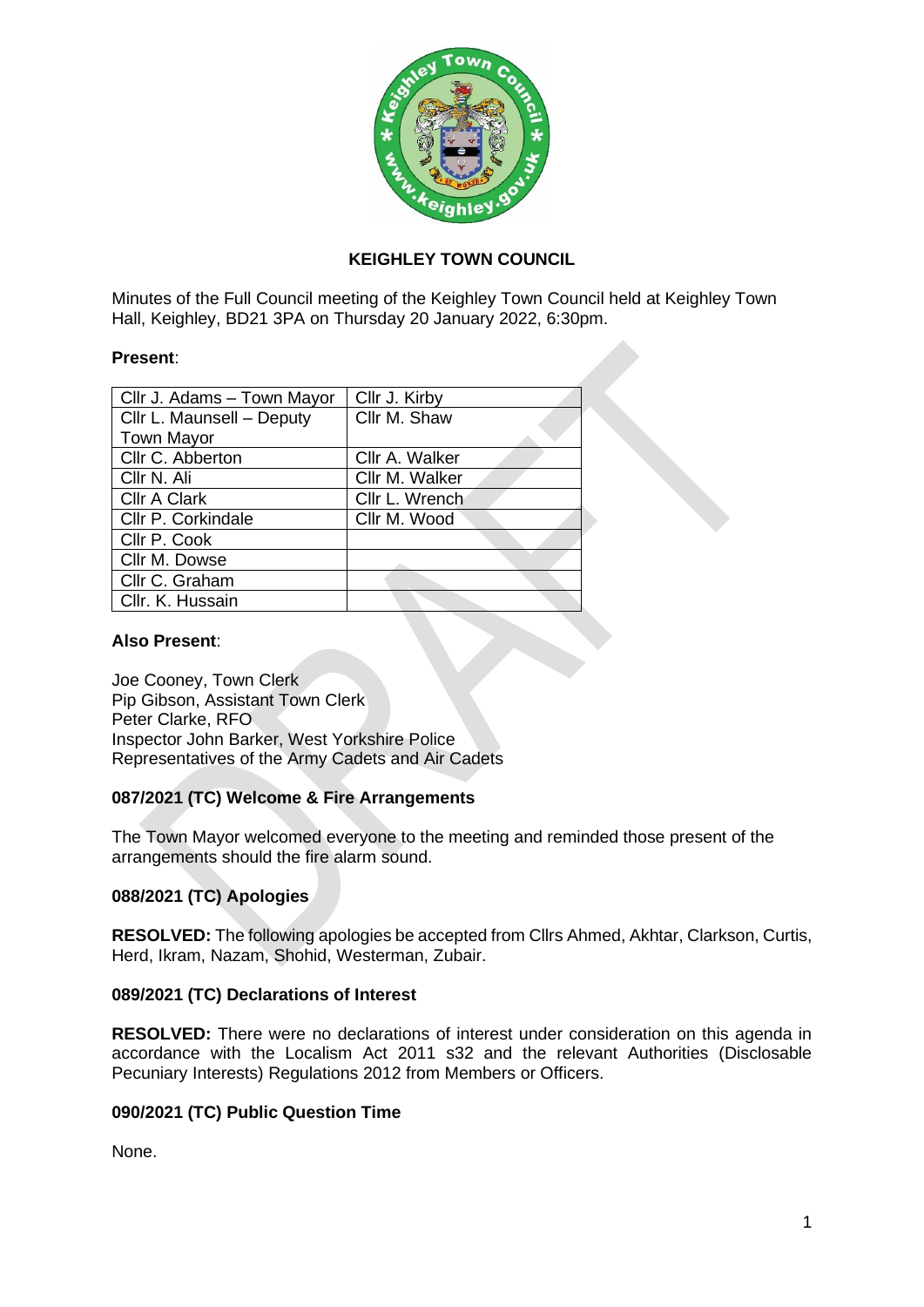# **091/2021 (TC) Town Mayor**

i) Opening Remarks

The Mayor thanks all those who helped and supported the Christmas Lunches and Civic Carol Service in December.

ii) Mayors Invitations Wednesday 1 December - Wardley Winter Wonderland Thursday 2 December – Emily St Mosque Vaccination Centre Friday 3 December - Euro Pride Tuesday 7 December – Sue Ryder Manorlands Friday 10 December – Café Eden Friday 10 December- Cougarmania Schools Tournament Saturday 11 December – Keighley Library Launch Monday 13, Wednesday 15 and Friday 17 December – Christmas Lunches Tuesday 14 December – Martin House Hospice visit Thursday 16 December – Keighley Works Christmas Party Sunday 19 December- Christmas Singalong at Holden Park Tuesday 21 December – Civic Christmas Carol Service

# **092/2021 (TC) Minutes**

**RESOLVED** to confirm the minutes of the meeting held on Thursday 25 November 2021 be confirmed as a true record of the proceedings and signed by the Chair**.**

# **093/2021 (TC) Reports from District Councillors and Invited Guests**

7. Reports from District Councillors and invited guests

i) District Councillors

None.

ii) Invited Guests

Inspector John Barker provided council with a general update regarding policing across Keighley.

# **094/2021 (TC) Committee Minutes**

i) **RESOLVED** to confirm the minutes of the Planning Committee held 9 November 2021 be confirmed as a true record.

ii) **RESOLVED** to confirm the minutes of the Planning Committee held on 23 November 2021 be confirmed as a true record.

iii) **RESOLVED** to confirm the minutes of the Finance and Audit Committee held on 18 October 2021 be confirmed as a true record.

iv) **RESOLVED** to confirm the minutes of the Finance and Audit Committee held on 22 November 2021 be confirmed as a true record.

v) **RESOLVED** to confirm the minutes of the Events and Leisure Committee held on 14 October 2021 be confirmed as a true record.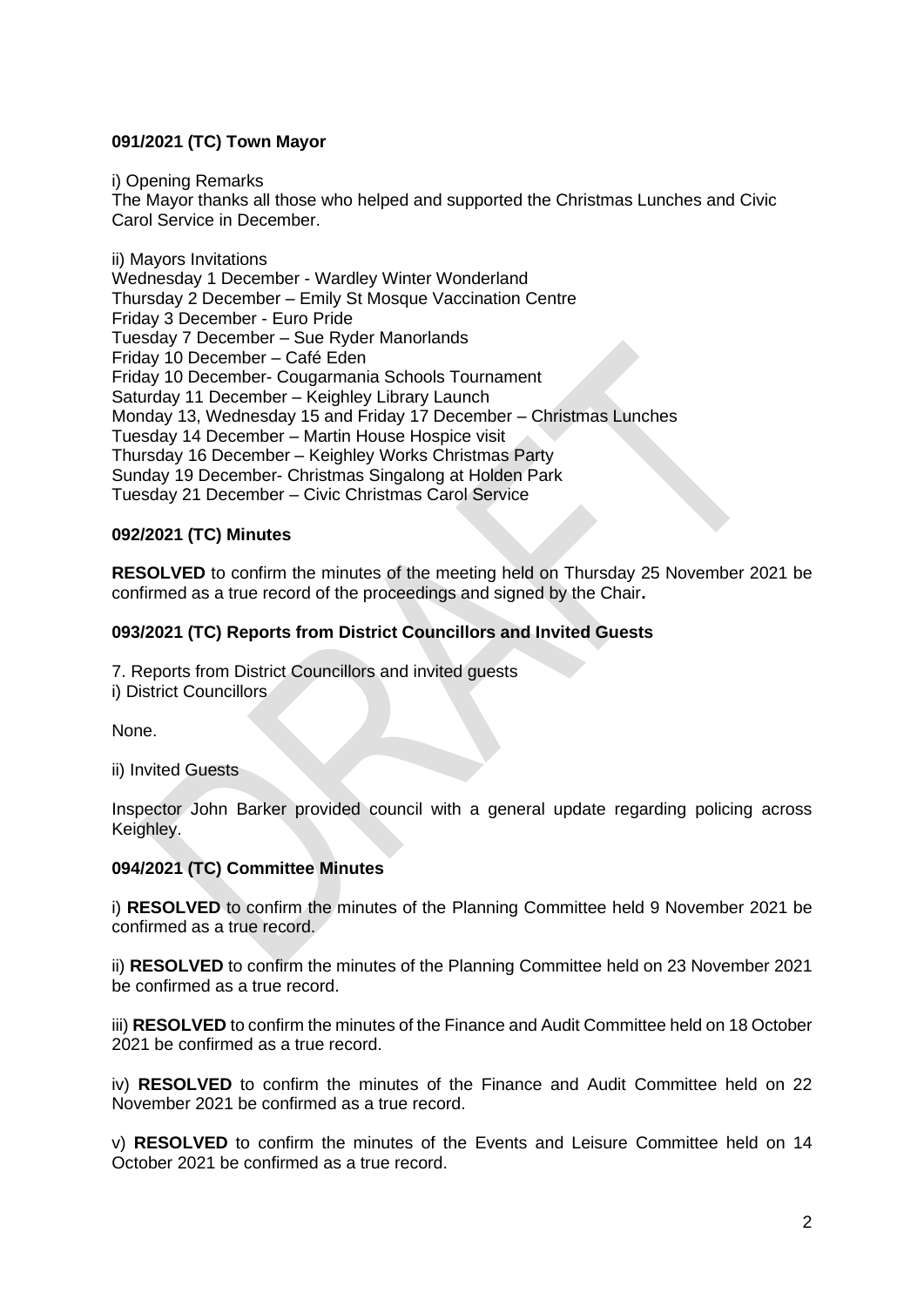vi) **RESOVLVED** to confirm the minutes of the Events and Leisure Committee held on 11 November 2021 be confirmed as a true record.

vii) **RESOLVED** to confirm the minutes of the Civic Centre and Strategy Committee held on 13 October 2021 be confirmed as a true record.

viii) **RESOLVED** to confirm the minutes of the Allotments and Landscapes Committee held on 19 October 2021 be confirmed as a true record.

ix) **RESOLVED** to confirm the minutes of the Community Development Committee held on 6 October 2021 be confirmed as a true record.

x) **RESOLVED** to confirm the minutes of the Human Resources Committee held on 21 September 2021 be confirmed as a true record.

#### **095/2021 (TC) Committee Vacancies**

Members consider the vacancies for the following committees

i)Allotments & Landscape – None

ii) Watch & Transport Cllr M Walker proposed by Cllr A Walker seconded by Cllr Hussain Cllr Dowse proposed by Cllr Cook seconded by Cllr Wood On being put to the vote it was;

**RESOLVED** that Cllr Dowse be appointed to the Watch & Transport Committee

iii) Community Development – None

iv) Planning Cllr Graham proposed by Cllr Corkindale seconded by Cllr Abberton On being put to the vote it was; **RESOLVED** that Cllr Graham be appointed to the Planning Committee

#### **096/2021 (TC) Budget 2022/23**

Members considered the draft budget recommendation from the Finance & Audit Committee.

Proposed by Cllr Maunsell seconded by Cllr Adams

**RESOLVED** members agreed the recommended Budget Proposal made by the Finance & Audit Committee for financial year 2022/23.

**RESOLVED** members agreed the recommended Finance & Audit Committee proposed precept amount of £729,824 for financial year 2022/23.

**RESOLVED** members agreed that the funding of up to £10,000 for Operation Steerside is conditional on appropriate match funding being sourced by West Yorkshire Police.

**RESOLVED** that the Town Mayor signs and returns the precept demand issued by BMDC requesting Band D property be charged a precept of £48.11.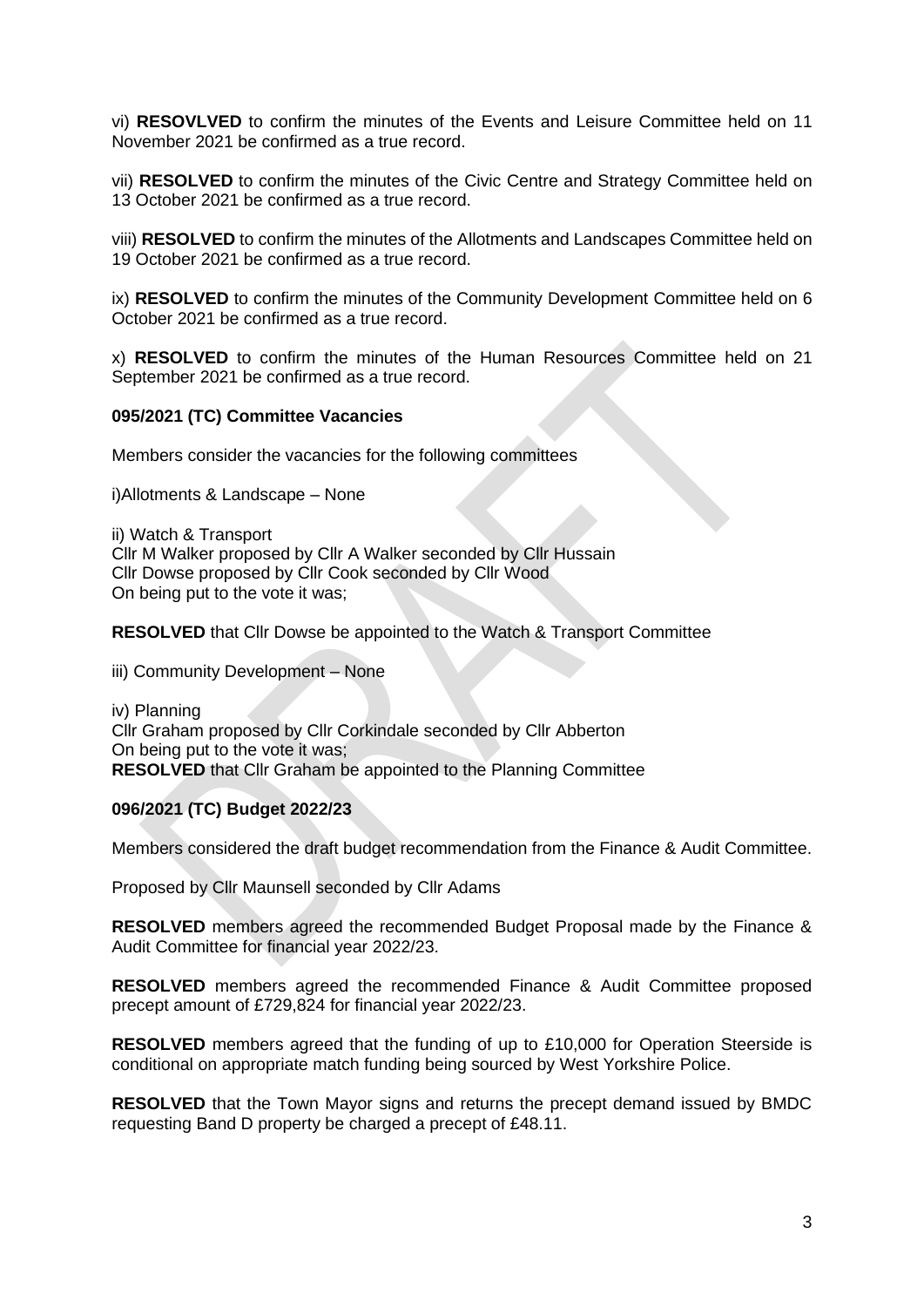### **097/2021 (TC) Members Allowance**

Members considered a report from the Town Clerk concerning Cllr Ahmed's allowance.

**RESOLVED** members approved the Town Clerk to make a payment of £1,168, from general reserves to Cllr Amjid Ahmed in respect of outstanding Councillor Allowance payments from June 2019 – March 2021.

**RESOLVED** members noted the payment will be made via the normal payroll process.

### **098/2021 (TC) Councillor Vacancy**

Members noted the following vacancy has been declared in Woodhouse & Hainworth following the resignation of Cllr Sam Cooper. The notice of vacancies expires on 28 January 2022.

### **099/2021 (TC) Review of Council Policies**

Members considered recommendations from the Policies & Governance committee to readopt the Anti-Fraud policy and the Pesticide Policy.

Proposed by A Walker seconded by Cllr Anayat.

**RESOLVED** members reaffirm the Anti-fraud policy and Pesticide's policy.

**RESOLVED** members note both policies will next be reviewed in 2024, unless there are any amendments to regulations/legislation.

# **0100/2021 (TC) External Bodies Report**

**NOTED** members received general updates from members appointed to external bodies:

| Organisation                                     | Representative               |
|--------------------------------------------------|------------------------------|
| <b>Oakworth Village Society</b>                  | <b>Cllr Curtis</b>           |
| <b>Town Deal Board</b>                           | <b>Cllr Peter Corkindale</b> |
| <b>YLCA</b>                                      | <b>Cllr Mick Westerman</b>   |
| <b>Bronte Country Partnership</b>                | <b>Cllr Chris Herd</b>       |
| <b>Bradford District Local Council's Liaison</b> | <b>Cllr Julie Adams</b>      |
| Group                                            |                              |
| Keighley Child Exploitation Steering             | <b>Cllr Mick Westerman</b>   |
| Group                                            |                              |

Oakworth Village Society – Cllr Maunsell Nothing to report

Town Deal Board – Cllr Corkindale

The Town Deal Board continues to meet, the first pathfinder submissions have been sent to Government for approval, awaiting the outcome before progressing to the next stage

YLCA – Cllr Graham

No meeting has been held since the last Council meeting, the next meeting is scheduled for mid-February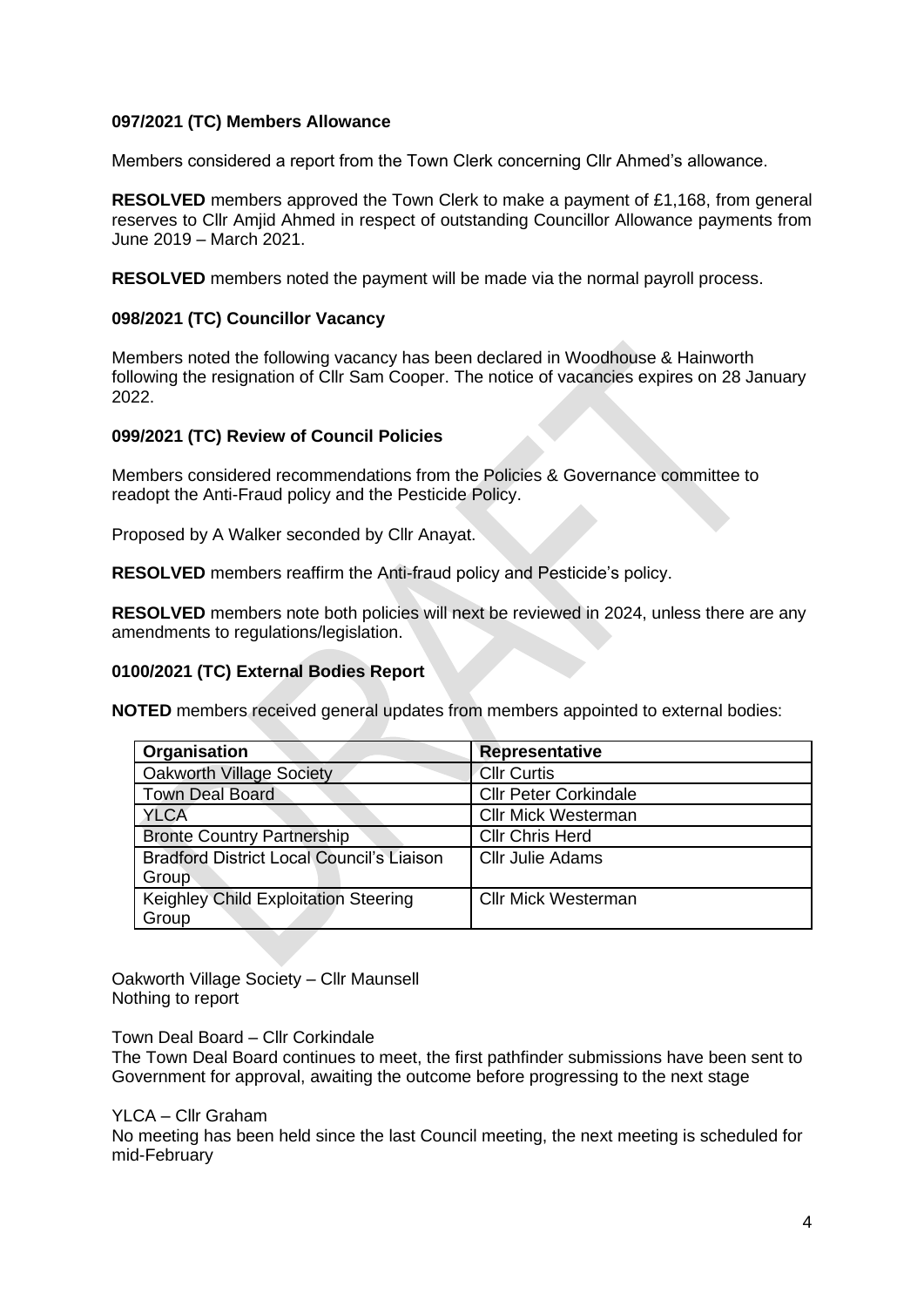Bronte County Partnership – Cllr Herd No report

Parish Liaison Group – Cllr Adams

The meeting, as always, was really useful and interesting. It gave an insight into how other Parish Councils work and enables the Council to be immediately up-to-date with any relevant changes District-wide.

To begin with, we received a presentation on behalf of the Armed Forces Covenant which has been set up, nation-wide, to offer support to those who serve in the Forces. It gives a unique opportunity for individuals, businesses and councillors to express their backing of the Armed Forces. Further information can be found here: [https://www.armedforcescovenant.gov.uk/.](https://www.armedforcescovenant.gov.uk/)

We then heard that plans for Covid Memorials and Remembrance Events in the District have been put on hold due to the new variant. However, everyone is keen to honour those who have suffered and sadly passed away because of the virus. Further research is being done though on how some other Councils have memorialised covid and this information will be discussed at a later meeting.

After this, we were told about the work of Trees for Streets which seeks to get community funded trees in situ throughout the district. It has been rolled out in Council's throughout the Country and anyone interested can find additional information at: https://sponsor.treesforstreets.org/start. It may be good for the Council or for individual councillors to promote and back the scheme via its website.

Then, it was revealed that a new Code of Conduct for Councils is being drawn up. New training on this is being investigated. Asset Transfers were also raised with a desire from some to be really clear on devolving assets and services to Parish Councils and treating them differently from smaller groups and other organisations. This will be taken back to Bradford and investigated in more detail. Further discussions on Disseminations and Complaints are also being reviewed which should help modify Bradford's Charter to provide greater accountability.

Penultimately, a presentation was provided by the Clerk of Shipley Town Council. He explained how their Council have set up a committee specifically to look at Climate issues and ensures that there is a Climate Change tool to help lead decisions. The Clerk also showed the different tools which the Council are using to help track their climate impact and how they have set up a Climate Grant Fund for specific environmental projects. It may be wise for the Town Council to get in touch with the Clerk and bring back suggestions on how we could further our own climate commitments.

Keighley Child Exploitation Steering Group – Cllr Westerman No report.

# **0101/2021 (TC) Councillors Leave of Absence**

Members considered the leave of absence currently in place for Cllr Zubair Proposed by Cllr Corkindale seconded by Cllr Anayat

**RESOLVED** to extend the current leave of absence for Cllr Zubair to 25 March 2022

**RESOLVED** requests the Town Clerk contacts Cllr Zubair to discuss his leave of absence.